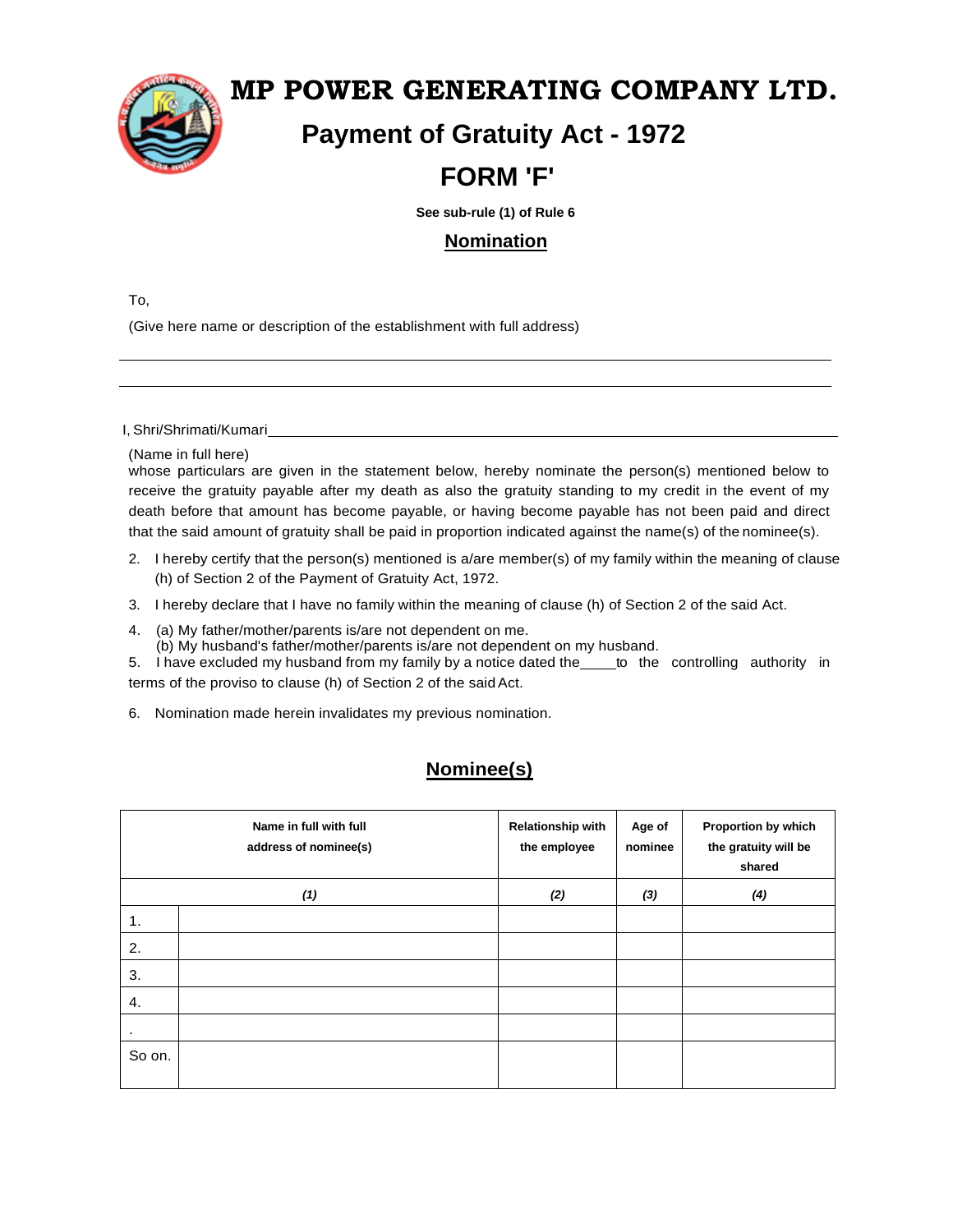| 1. |                                                                                            |                                 |                                               |
|----|--------------------------------------------------------------------------------------------|---------------------------------|-----------------------------------------------|
| 2. |                                                                                            |                                 |                                               |
| 3. |                                                                                            |                                 |                                               |
| 4. |                                                                                            |                                 |                                               |
| 5. |                                                                                            |                                 |                                               |
| 6. |                                                                                            |                                 |                                               |
| 7. |                                                                                            |                                 |                                               |
| 8. | Permanent address:                                                                         |                                 |                                               |
|    |                                                                                            |                                 |                                               |
|    |                                                                                            |                                 |                                               |
|    |                                                                                            |                                 | Signature/Thumb-impression of the<br>Employee |
|    | Date: 2008                                                                                 |                                 |                                               |
|    | Nomination signed/thumb-impressed before me<br>Name in full and full address of witnesses. | <b>Declaration by Witnesses</b> | Signature of Witnesses.                       |
|    |                                                                                            |                                 | 1.                                            |
|    |                                                                                            | 2.                              |                                               |
| 1. |                                                                                            |                                 | 2. $\qquad \qquad$                            |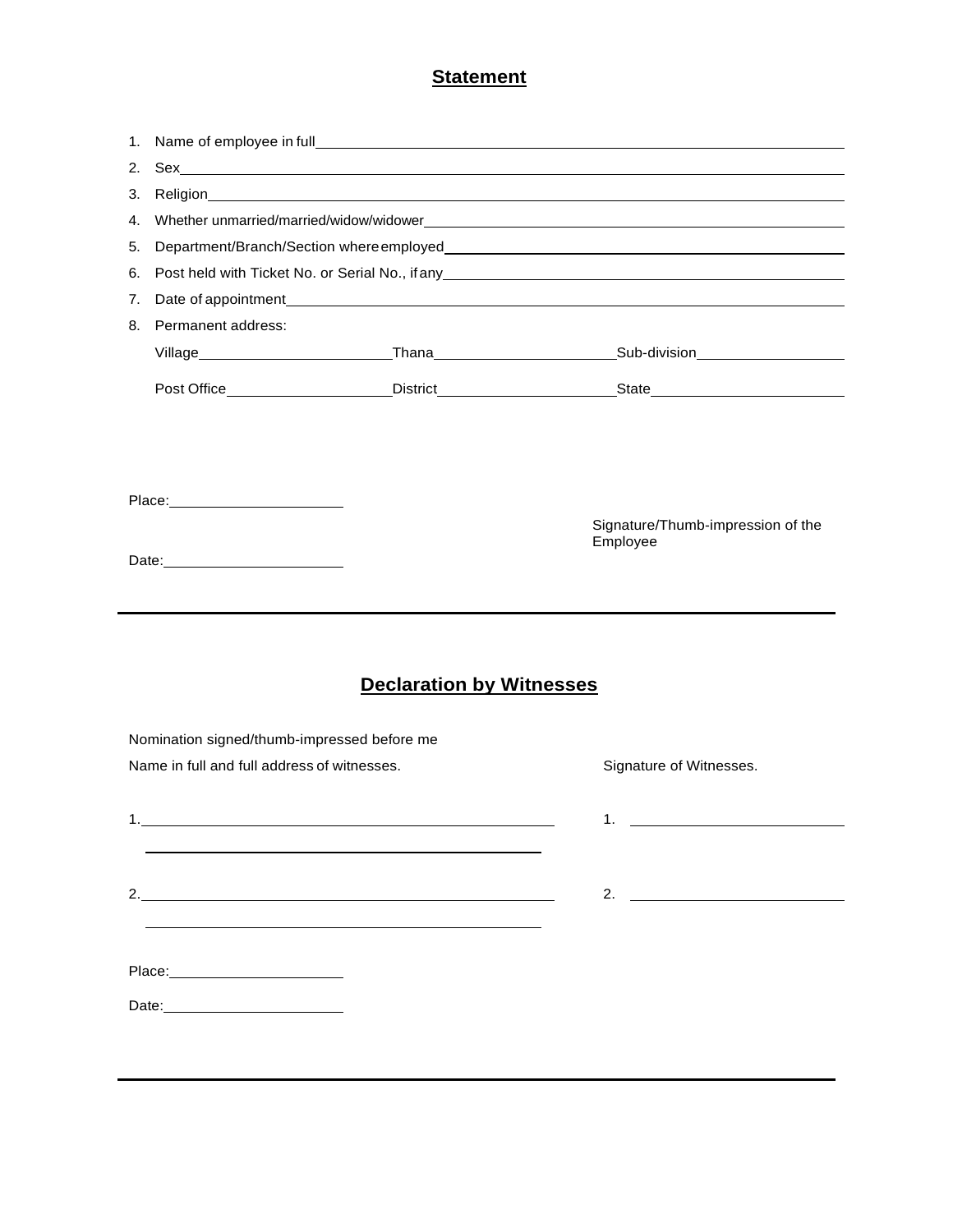### **Certificate by the Employer**

Certified that the particulars of the above nomination have been verified and recorded in this establishment. Employer's Reference No., if any

> Signature of the employer/Officer authorised

Designation :

Date: <u>Name and address of the establishment</u> or rubber stamp thereof.

### **Acknowledgement by the Employee**

Received the duplicate copy of nomination in Form 'F' filed by me and duly certified by the employer.

Date: Signature of the Employee

**Note.—**Strike out the words/paragraphs not applicable.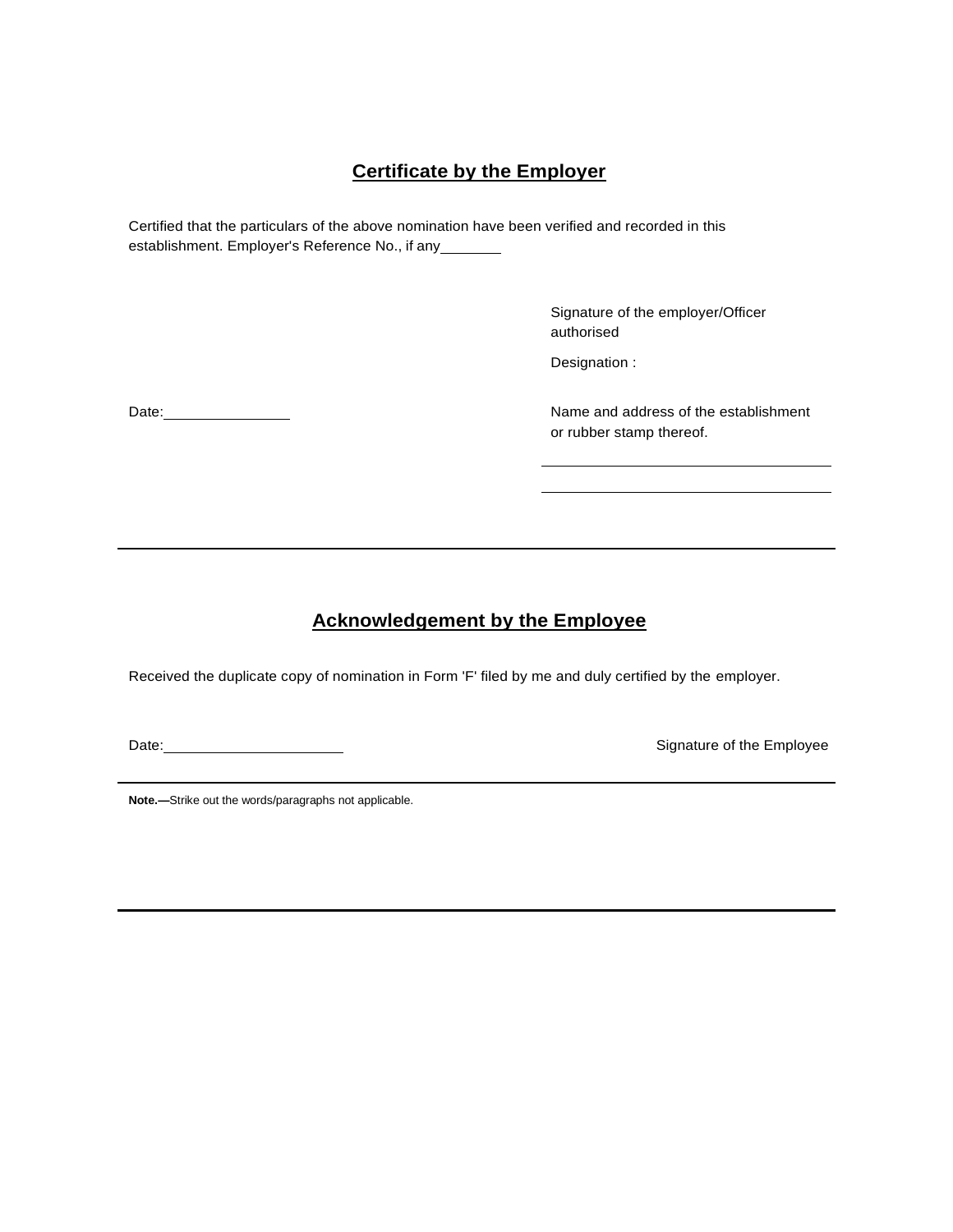

# **MP POWER GENERATING COMPANY LTD. Payment of Gratuity Act - 1972**

## **FORM 'G'**

 **See sub-rule (3) of Rule 6**

### **Fresh Nomination**

To,

(Give here name or description of the establishment with full address)

I, Shri/Shrimati

(Name in full here)

whose particulars are given in the statement below, have acquired a family within the meaning of clause (h) of Section 2 of the Payment of Gratuity Act, 1972 with effect from the (date here) (date here)

in the manner indicated below and therefore nominate afresh the person(s) mentioned below to receive the gratuity payable after my death as also the gratuity standing to my credit in the event of my death before that amount has become payable, or having become payable has not been paid direct that the said amount of gratuity shall be paid in proportion indicated against the name(s) of the nominee(s).

- 2. I hereby certify that the person(s) mentioned is a/are member(s) of my family within the meaning of clause (h) of Section 2 of the said Act.
- 3. (a) My father/mother/parents is/are not dependent on me.

(b) My husband's father/mother/parents is/are not dependent on my husband.

4. I have excluded my husband from my family by a notice dated the to the Controlling Authority in terms of the proviso to clause (h) of Section 2 of the said Act.

### **Nominee(s)**

|        | Name in full with full<br>address of nominee(s) | <b>Relationship with</b><br>the employee | Age of<br>nominee | Proportion by which<br>the gratuity will be<br>shared |
|--------|-------------------------------------------------|------------------------------------------|-------------------|-------------------------------------------------------|
|        | (1)                                             | (2)                                      | (3)               | (4)                                                   |
| 1.     |                                                 |                                          |                   |                                                       |
| 2.     |                                                 |                                          |                   |                                                       |
| 3.     |                                                 |                                          |                   |                                                       |
| So on. |                                                 |                                          |                   |                                                       |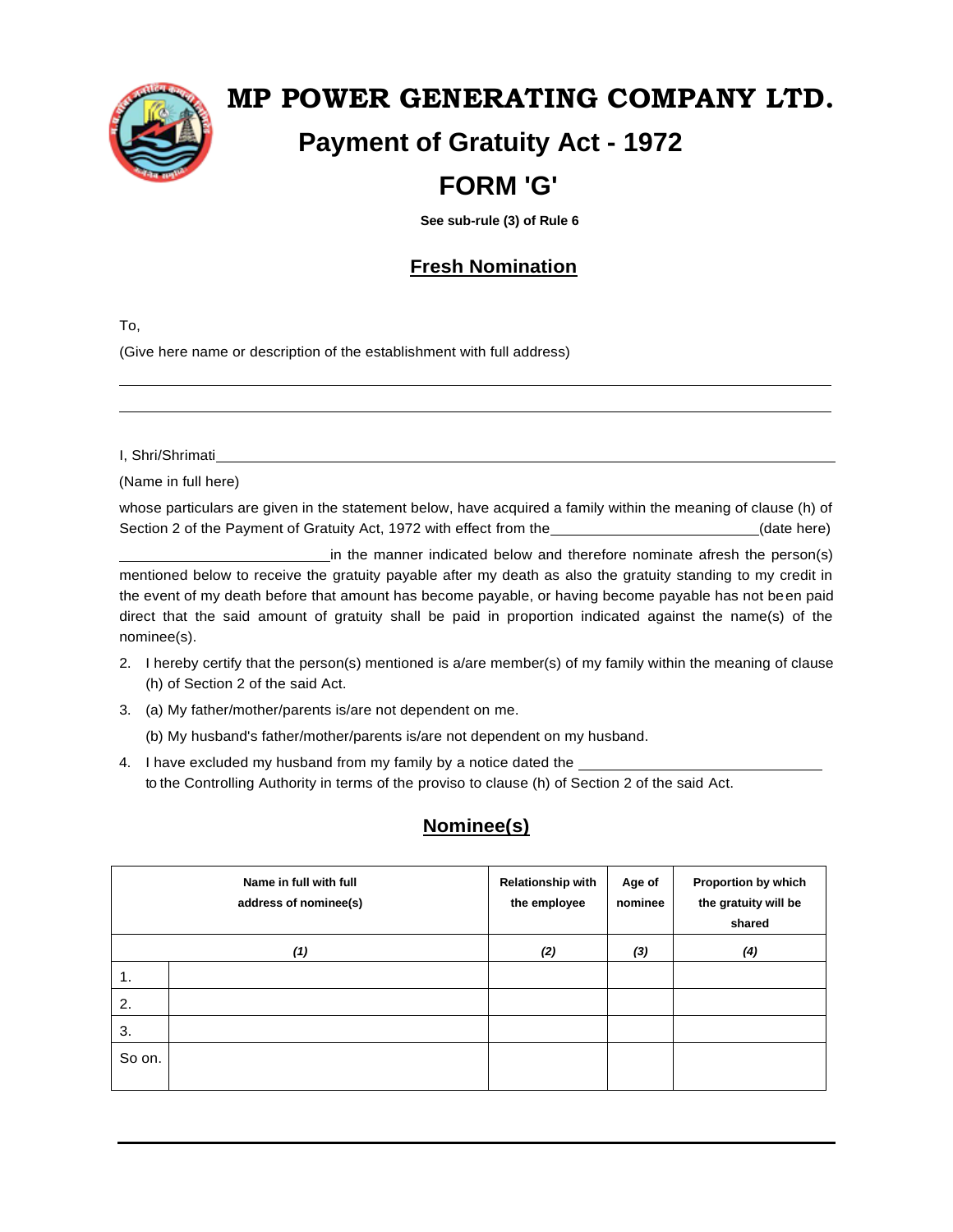### **Manner of acquiring a "Family"**

(Here give details as to how a family was acquired, i.e., whether by marriage or parents being rendered dependent or through other process like adoption)

| 1. |                                                                                                                                                                                                                                |                                                    |                                               |  |
|----|--------------------------------------------------------------------------------------------------------------------------------------------------------------------------------------------------------------------------------|----------------------------------------------------|-----------------------------------------------|--|
| 2. |                                                                                                                                                                                                                                |                                                    |                                               |  |
| 3. |                                                                                                                                                                                                                                |                                                    |                                               |  |
| 4. |                                                                                                                                                                                                                                |                                                    |                                               |  |
| 5. |                                                                                                                                                                                                                                |                                                    |                                               |  |
| 6. | Post held with Ticket No. or Serial No., if any example and the series of the series of the series of the series of the series of the series of the series of the series of the series of the series of the series of the seri |                                                    |                                               |  |
| 7. |                                                                                                                                                                                                                                |                                                    |                                               |  |
| 8. | Permanent address:                                                                                                                                                                                                             |                                                    |                                               |  |
|    |                                                                                                                                                                                                                                |                                                    |                                               |  |
|    |                                                                                                                                                                                                                                |                                                    |                                               |  |
|    | Place: _________________________                                                                                                                                                                                               |                                                    | Signature/Thumb-impression of the<br>Employee |  |
|    |                                                                                                                                                                                                                                | <b>Declaration by witnesses</b>                    |                                               |  |
|    |                                                                                                                                                                                                                                | Fresh nomination signed/thumb-impressed before me. |                                               |  |
|    | Name in full and full address of witnesses.                                                                                                                                                                                    |                                                    | Signature of Witnesses.                       |  |
|    |                                                                                                                                                                                                                                |                                                    | $1.$ $\blacksquare$                           |  |
|    |                                                                                                                                                                                                                                | 2. $\qquad \qquad$                                 | 2.                                            |  |
|    |                                                                                                                                                                                                                                |                                                    |                                               |  |
|    | Date: ___________________________                                                                                                                                                                                              |                                                    |                                               |  |
|    |                                                                                                                                                                                                                                |                                                    |                                               |  |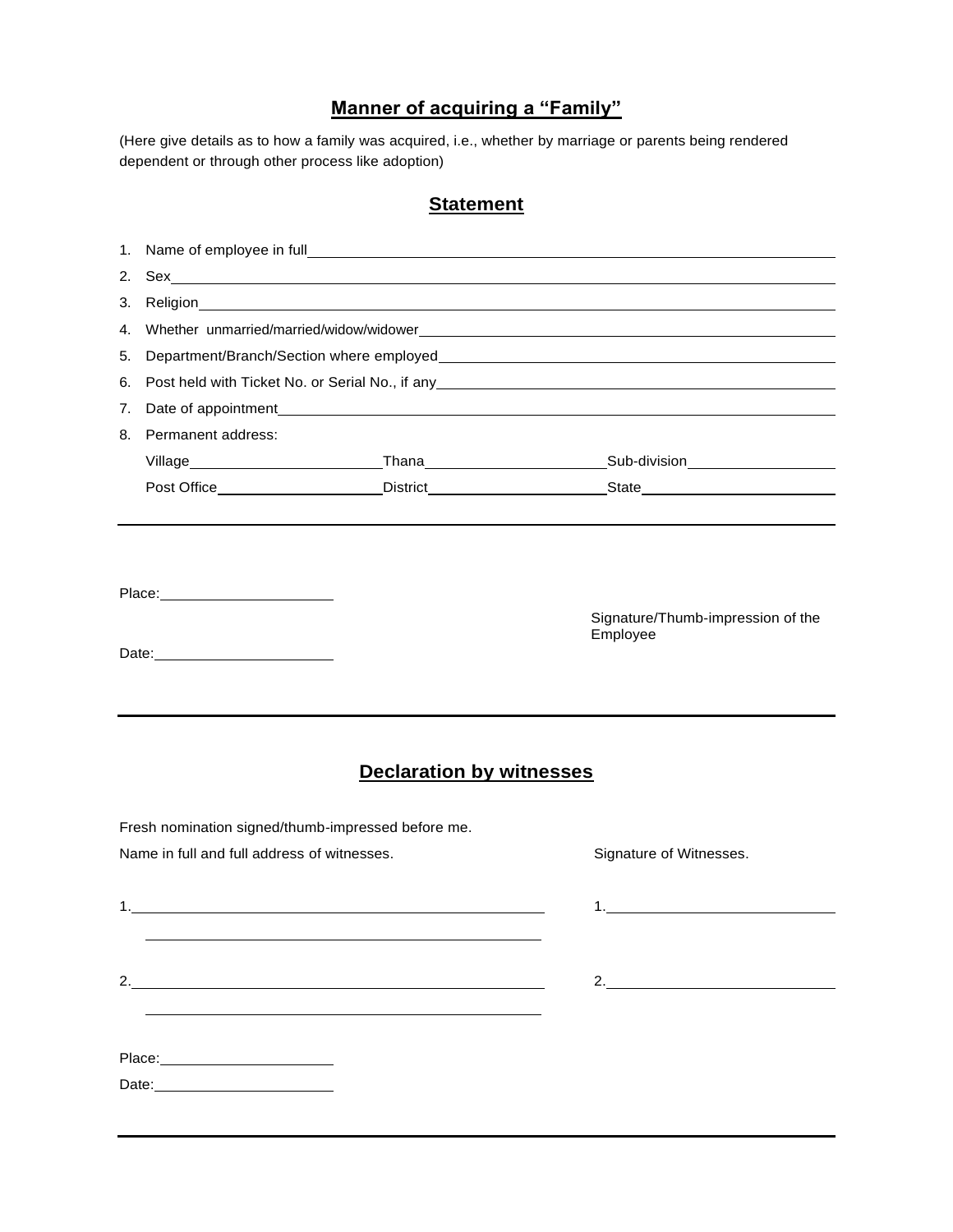### **Certificate by the Employer**

Certified that the particulars of the above nomination have been verified and recorded in this establishment. Employer's reference No., if any.

Signature of the Employer/Officer authorised. Date: <u>Date:</u> Designation Designation Designation Designation Designation Designation

> Name and address of the establishment or rubber stamp there of.

### **Acknowledgement by the Employee**

Received the duplicate copy of the nomination in Form Form filed by me on Filed by me on duly certified by the employer.

Date: Signature of the Employee.

**Note.—**Strike out the words and paragraphs not applicable.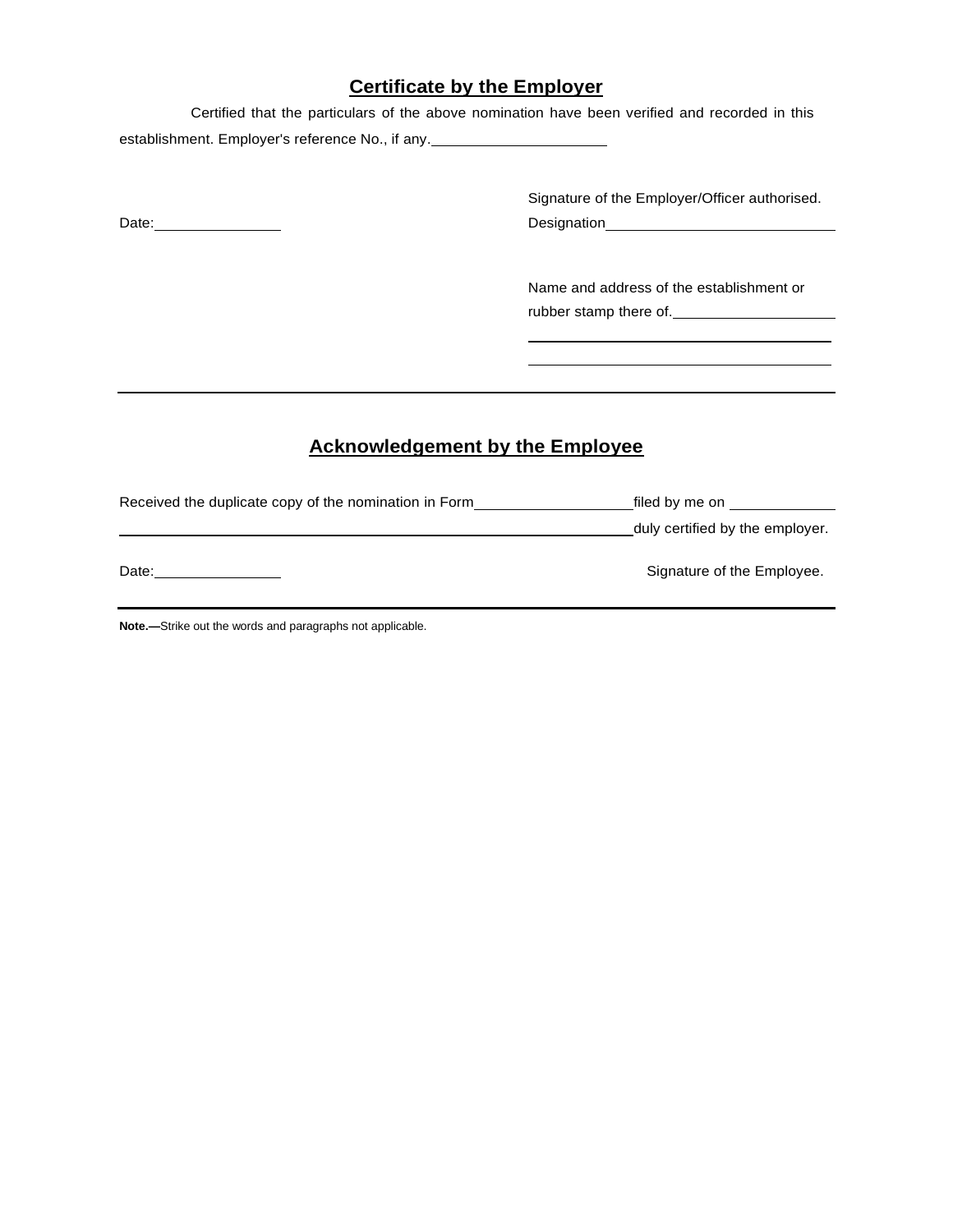

# **MP POWER GENERATING COMPANY LTD.**

# **Payment of Gratuity Act - 1972**

# **FORM 'H'**

 **See sub-rule (4) of Rule 6**

### **Modification of Nomination**

To,

(Give here name or description of the establishment with full address)

I, Shri/Shrimati/Kumari

(Name in full here)

whose particulars are given in the statement below, hereby give notice that the nomination filled by me on (date) and recorded under your referenceNo. dated shall stand modified in the following manner-

(Here give details of the modifications intended)

### **Statement**

1. Name of employee in full 2. Sex 3. Religion 4. Whether unmarried/married/widow/widower 5. Department/Branch/Section whereemployed 6. Post held with Ticket No., or Serial No., if any 7. Date of appointment 8. Address in full

Place: New York Place:

Signature/Thumb-impression of the Employee

Date: **Date:**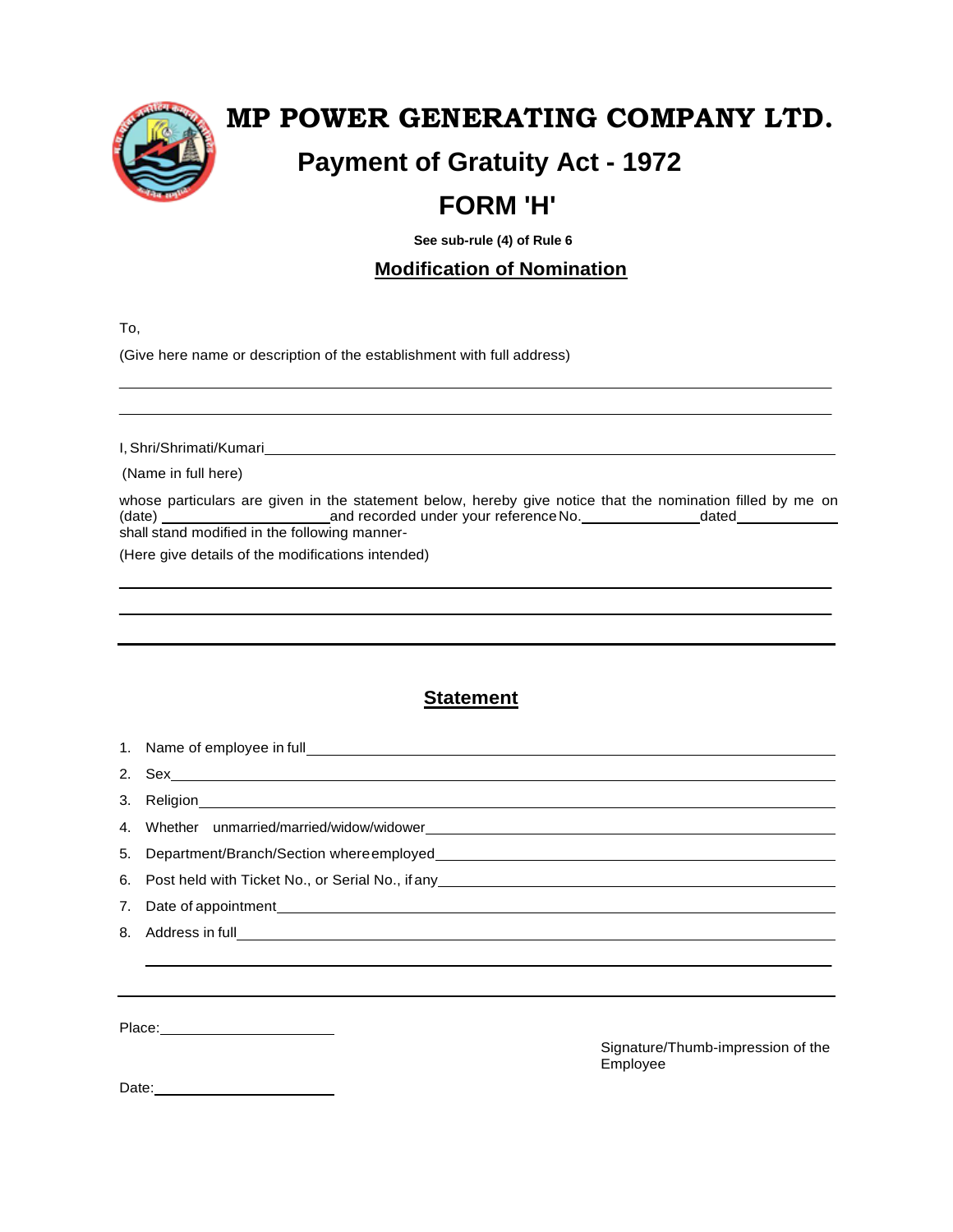### **Declaration by witnesses**

| Modification of nomination signed/thumb-impressed before me.                                                                                                                                                                         |                                               |  |
|--------------------------------------------------------------------------------------------------------------------------------------------------------------------------------------------------------------------------------------|-----------------------------------------------|--|
| Name in full and full address of witnesses.                                                                                                                                                                                          | Signature of Witnesses.                       |  |
| 1. <b>In the contract of the contract of the contract of the contract of the contract of the contract of the contract of the contract of the contract of the contract of the contract of the contract of the contract of the con</b> | $1.$ $\blacksquare$                           |  |
| 2.                                                                                                                                                                                                                                   | 2. $\qquad \qquad$                            |  |
|                                                                                                                                                                                                                                      |                                               |  |
| Date: <u>__________________________</u>                                                                                                                                                                                              |                                               |  |
| <b>Certificate by the Employer</b>                                                                                                                                                                                                   |                                               |  |
| Certified that the above modification have been recorded.                                                                                                                                                                            |                                               |  |
| Employer's reference No., if any.                                                                                                                                                                                                    |                                               |  |
|                                                                                                                                                                                                                                      | Signature of the Employer/Officer authorised. |  |
| Date: <u>www.community.com</u>                                                                                                                                                                                                       |                                               |  |
|                                                                                                                                                                                                                                      | Name and address of the establishment or      |  |
|                                                                                                                                                                                                                                      |                                               |  |
|                                                                                                                                                                                                                                      |                                               |  |
|                                                                                                                                                                                                                                      |                                               |  |
|                                                                                                                                                                                                                                      |                                               |  |

### **Acknowledgement by the Employee**

Received the duplicate copy of the notice for modification in Form 'H' filed by me on\_\_\_\_\_\_\_\_\_\_\_\_\_\_ duly certified by the employer.

Date: Signature of the Employee.

**Note.—**Strike out the words not applicable.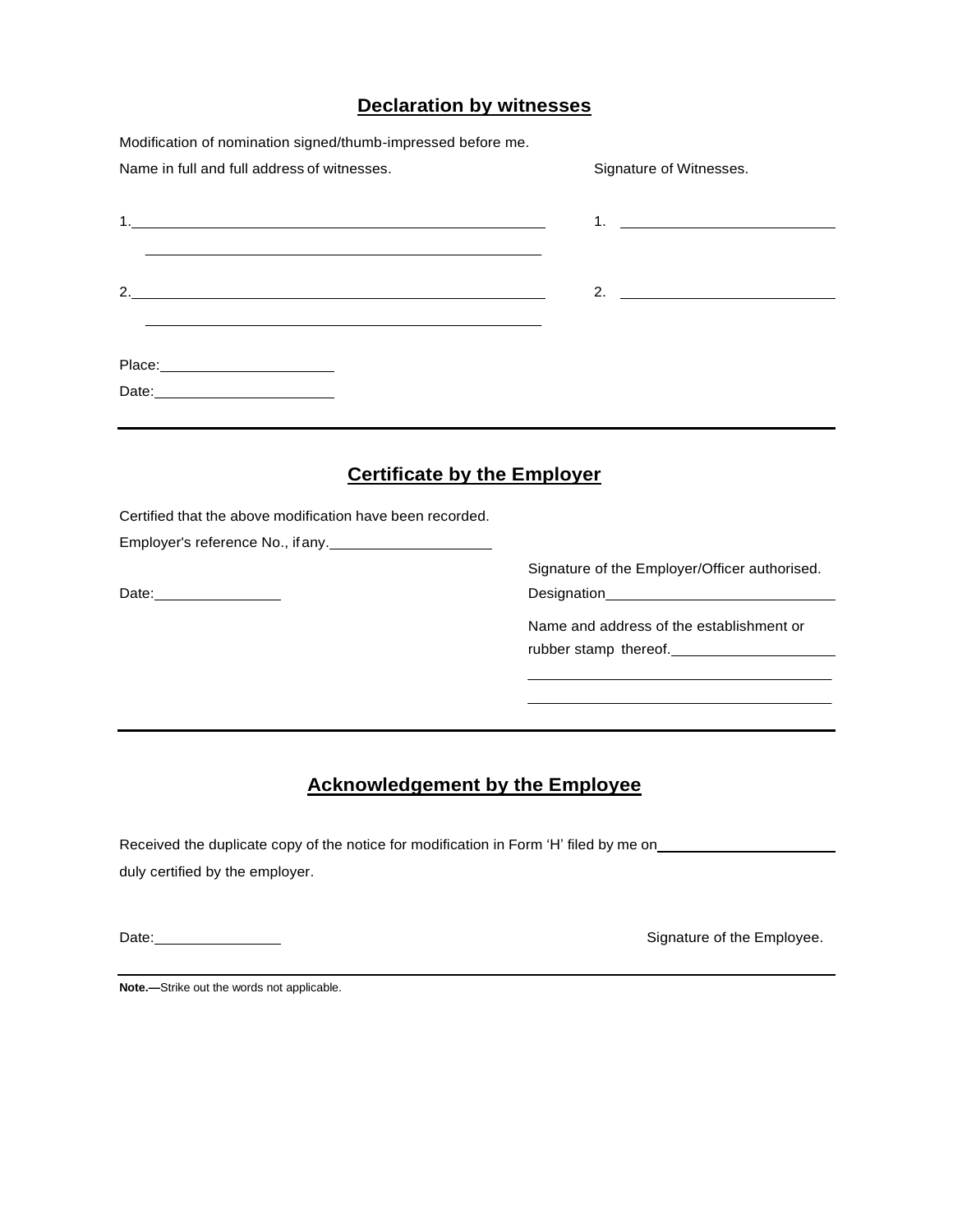

# **MP POWER GENERATING COMPANY LTD. Payment of Gratuity Act - 1972 FORM 'I'**

 **See sub-rule (1) of Rule 7**

### **Application of Gratuity by an Employee**

To,

 $\overline{a}$ (Give here name or description of the establishment with full address)

Sir/Gentlemen,

I beg to apply for payment of gratuity to which I am entitled under sub-section (1) of Section 4 of the Payment of Gratuity Act, 1972 on account of my superannuation/retirement/resignation after completion of not less than five years of continuous service/total disablement due to accident/total disablement due to disease with effect from the Necessary particulars relating to my appointment are in the establishment given in the statement below.

#### **Statement**

 $\overline{\phantom{a}}$  , and the contribution of the contribution of the contribution of the contribution of the contribution of the contribution of the contribution of the contribution of the contribution of the contribution of the

| 1. | Name in full |  |
|----|--------------|--|
|    |              |  |

2. Address in full **contained a contained a contact and a contact a contact a contact a** contact a contact a contact a contact a contact a contact a contact a contact a contact a contact a contact a contact a contact a con

3. Department/Branch/Section where last employed

4. Post held with Ticket No., or Serial No., ifany

5. Date of appointment

6. Date and cause of termination of service

7. Total period of service

8. Amount of wages last claimed

9. Amount of gratuity claimed

I was rendered totally disabled as a result of---

(Here give the details of the nature of disease or accident)

The evidences/witnesses in support of my total disablement are as follows:--

(Here give details)

Payment may please be made in cash/open or crossed bank cheque.

As the amount of gratuity payable is less than rupees one thousand, I shall request you to arrange for payment of the sum to me by Postal Money Order at the address mentioned above after deducting postal money order commission therefrom.

Place:

Date: **Date:** 

Yours faithfully, Signature/Thumb-impression of the applicant employee.

**Notes.—(1)** Strike out the words not applicable. (2) Strike out paragraph or paragraphs not applicable.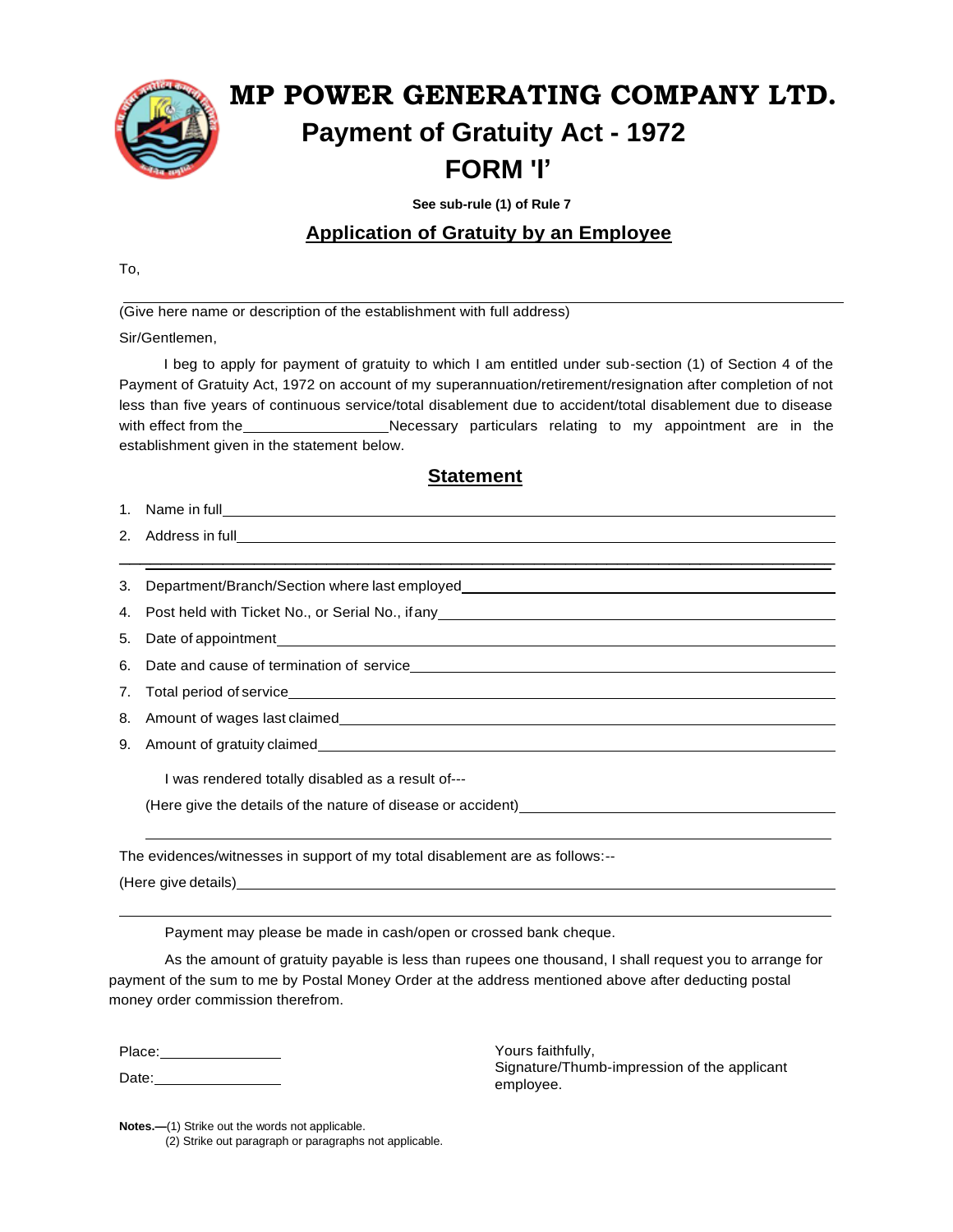

 **See sub-rule (2) of Rule 7**

### **Application for Gratuity by a Nominee**

To,

֦

(Give here the name or description of the establishment with full address).

#### Sir/Gentlemen

I beg to apply for payment of gratuity to which I am entitled under sub-section (1) of Section 4 of the Payment of Gratuity Act, 1972 as a nominee of late (Name of the employee) who was an employee of your establishment and died on the *witch the gratuity is* The gratuity is payable on account of the death of the aforesaid employee while in service/superannuation of the aforesaid

employee on \_\_\_\_\_\_\_\_\_\_\_\_\_\_\_\_\_ /retirement or resignation of the aforesaid employee on \_ after completion of years of service/total disablement of the aforesaid employee due to accident or disease while in service with effect from the

Necessary particulars relating to my claim given in the Statement below:

| 1. |                                                                                                                                                                                                                                     |
|----|-------------------------------------------------------------------------------------------------------------------------------------------------------------------------------------------------------------------------------------|
| 2. |                                                                                                                                                                                                                                     |
|    |                                                                                                                                                                                                                                     |
| 3. | Marital status of the applicant nominee (unmarried/married/widow/widower)__________________________                                                                                                                                 |
| 4. |                                                                                                                                                                                                                                     |
| 5. |                                                                                                                                                                                                                                     |
| 6. |                                                                                                                                                                                                                                     |
| 7. | Total period of service of the employee <b>contained a service of the employee</b> and the service of the employee and the service of the employee and the service of the employee and the service of the service of the service of |
| 8. |                                                                                                                                                                                                                                     |
| 9. |                                                                                                                                                                                                                                     |
|    | 10. Department/Branch/Section where the employee last worked____________________                                                                                                                                                    |
|    | 11. Post last held by the employee with Ticket or Serial No., if any <u>entitled and controlled</u> and the employee with Ticket or Serial No., if any entitled and the employee with Ticket or Serial No., if any entitled and the |
|    |                                                                                                                                                                                                                                     |
|    | 13. Date of death and evidence/witness as proof of death of the employee___________________________                                                                                                                                 |
|    |                                                                                                                                                                                                                                     |
|    |                                                                                                                                                                                                                                     |
|    |                                                                                                                                                                                                                                     |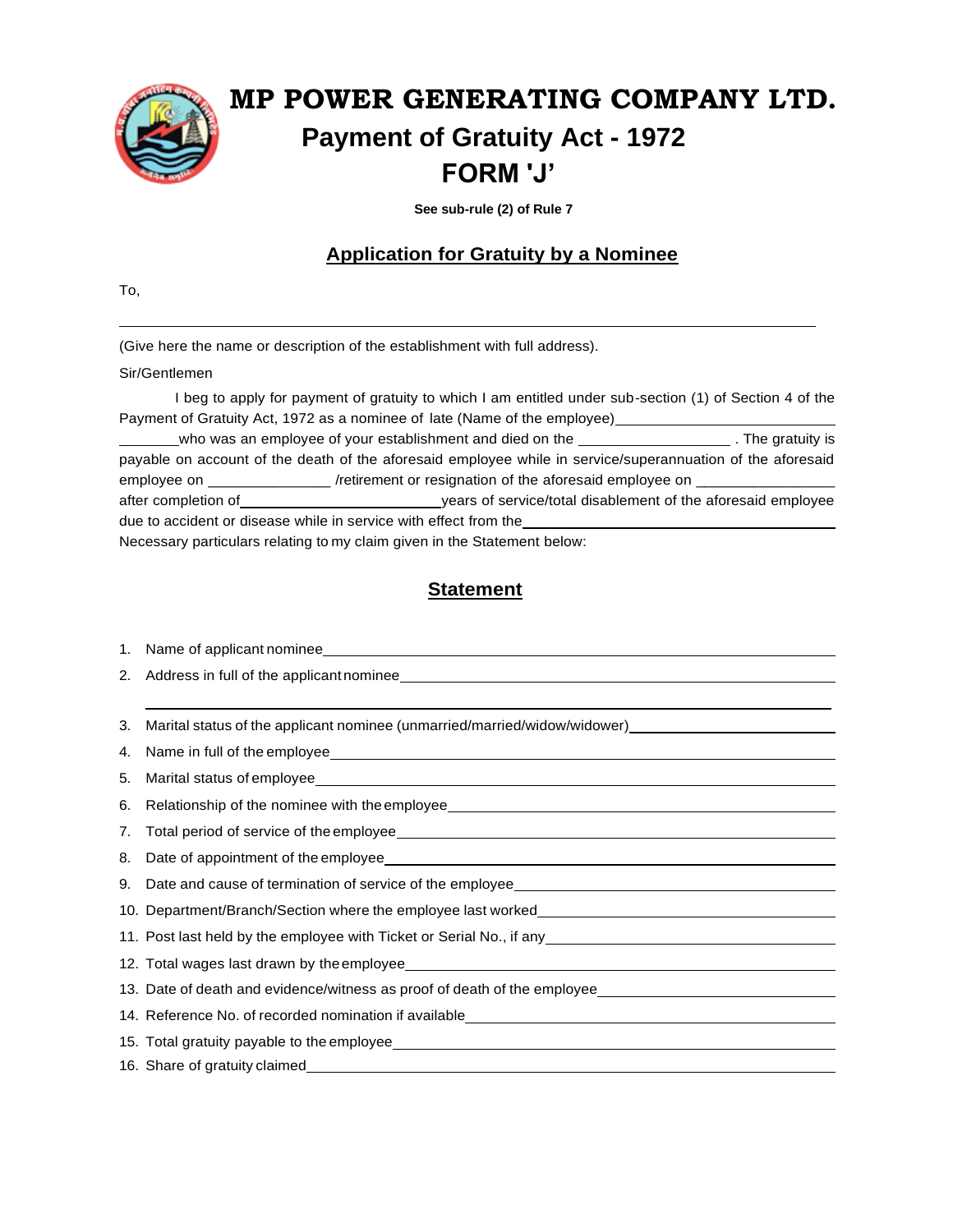- 2. I declare that the particulars mentioned in the above statement are true and correct to the best of my knowledge and belief.
- 3. Payment may please be made in cash/crossed or open bank cheque.
- 4. As the amount payable is less than rupees one thousand, I shall request you to arrange for payment of the sum due to me by postal money order at the address mentioned above after deducting Postal Money Order commission therefrom.

Place: Date: Yours faithfully, Signature/Thumb-impression of the applicant employee.

**Notes.—**(1) Strike out the words not applicable. (2) Strike out paragraph or paragraphs not applicable.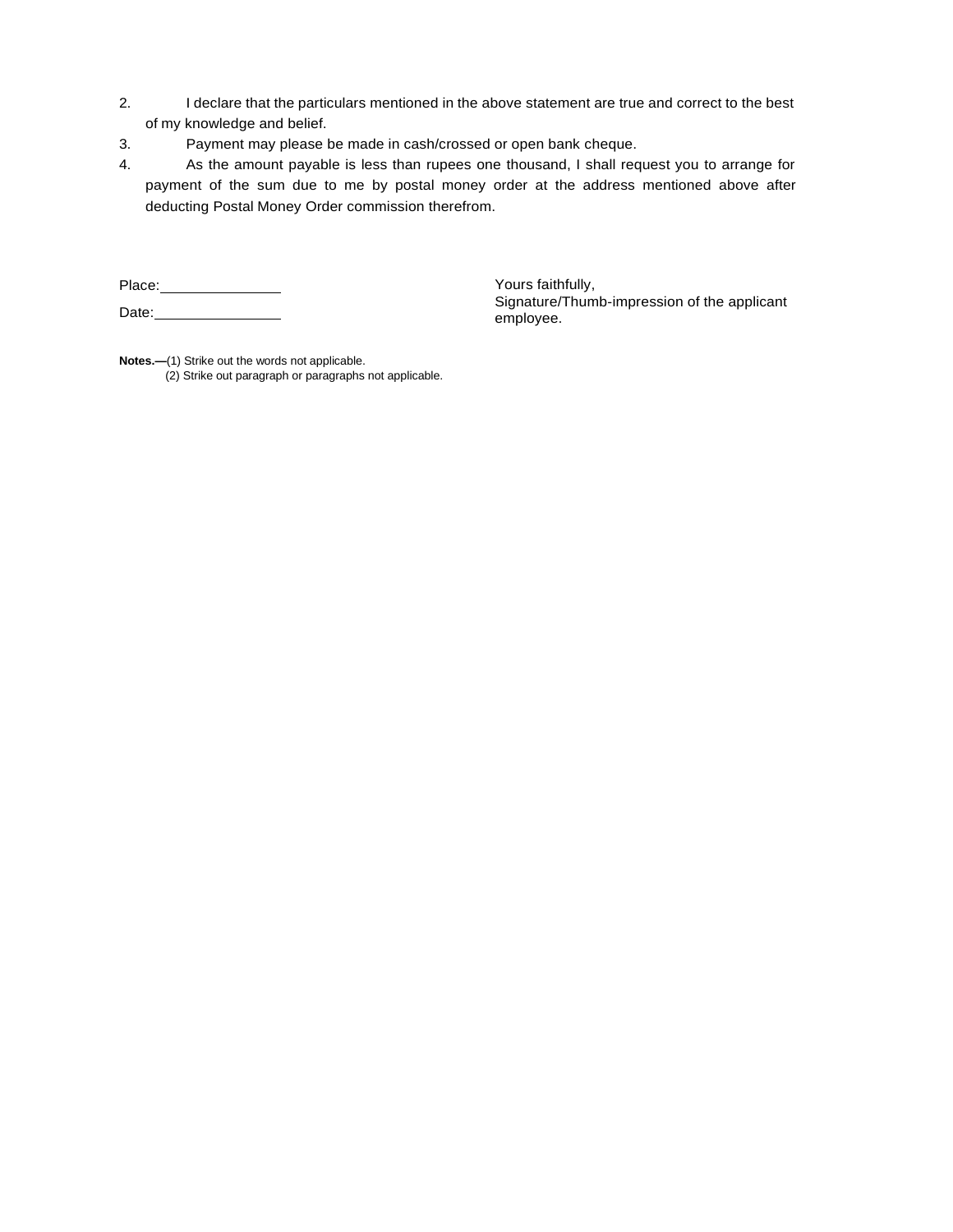

 **See sub-rule (3) of Rule 7**

### **Application for Gratuity by a Legal Heir**

To,

l

(Give here the name or description of the establishment with full address).

Sir/Gentlemen,

I beg to apply for payment of gratuity to which I am entitled under sub-section (1) of Section 4 of the Payment of Gratuity Act, 1972, as a legal heir of late (Name of the Employee) who was an employee of your establishment and died on the without making any nomination. The gratuity is payable on account of the death of the aforesaid employee while in service/superannuation of the aforesaid employee on the retirement or resignation of the aforesaid employee on the **after completion** of years of service/total disablement of the aforesaid employee due to accident or disease while in service with effect from the . Necessary particulars relating to my claim are given in the Statement below:

| 2. |                                                                                                                                                                                                                                      |
|----|--------------------------------------------------------------------------------------------------------------------------------------------------------------------------------------------------------------------------------------|
|    |                                                                                                                                                                                                                                      |
| 3. | Marital status of the applicant legal heir (unmarried/married/widow/widower)_______________________                                                                                                                                  |
| 4. |                                                                                                                                                                                                                                      |
| 5. | Relationship of the applicant with the employee_________________________________                                                                                                                                                     |
| 6. | Religion of both the applicant and the employee_________________________________                                                                                                                                                     |
| 7. |                                                                                                                                                                                                                                      |
| 8. | Department/Branch/Section where the employee worked last________________________                                                                                                                                                     |
|    |                                                                                                                                                                                                                                      |
|    |                                                                                                                                                                                                                                      |
|    | 11. Date and cause of termination of service of the employee (death or otherwise) [11] 11. Date and cause of termination of service of the employee (death or otherwise)                                                             |
|    | 12. Date of death of the employee and evidence/witness in support thereof __________________________                                                                                                                                 |
|    |                                                                                                                                                                                                                                      |
|    | 14. Percentage of the gratuity claimed <b>All and Street All and Street All and Street All and Street All and Street All and Street All and Street All and Street All and Street All and Street All and Street All and Street Al</b> |
|    | 15. Basis of the claim and evidence/witness in support thereof__________________                                                                                                                                                     |